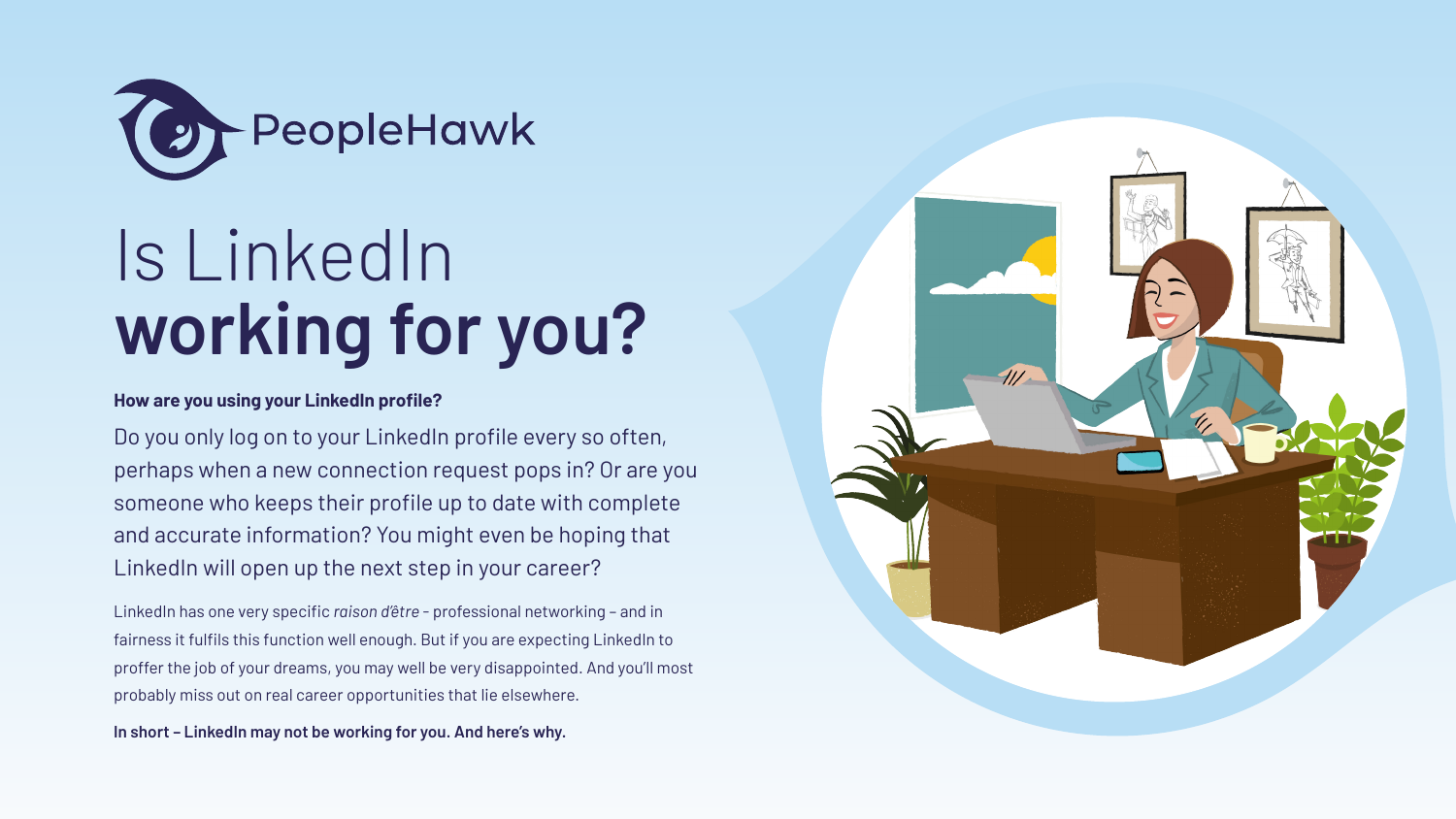Your LinkedIn profile is an effectively an online CV of sorts. It will show your work history, maybe reveal something of your abilities, perhaps highlight your communication style and show whether or not you can spell correctly, use proper grammar and proofread. It might also say something about your ability to engage with a wider online business community. But it's open to bias, it's subjective and in today's competitive job environment, that is not good enough.

CVs and interviews may still have their place in the recruitment process, but nowadays most recruitment managers acknowledge that the key to a successful hire is to adopt a science-based approach to recruitment. This means using data-driven personality and cognitive insights gained from scientifically-backed assessments, work-related tasks and presentations. Such an approach will help to ensure that you are the best fit for their company. Equally important, it will reveal whether or not their organisation is the best fit for you.

#### **Forget CVs. Trust the science.**

LinkedIn claims that 70% of its users are 'passive candidates' and that only the remaining 30% are active job seekers. However, the platform has more the *half a billion* users, which means that if you are an aspiring job candidate in the active 30%, you're competing for attention in a vast pool of talent. And don't forget that the other *350 million 'passive' individuals* are still regarded as perfects targets by online recruiters.

You have to shout very loud to gain attention in this size of a crowd. Alternatively, you can talk about yourself in a more measured tone on a bespoke platform, such as **[PeopleHawk](https://PeopleHawk.com)**. Remember that LinkedIn is simply one tool in the recruitment tool kit of a good Hiring Manager!



#### **Give yourself 'standout'**